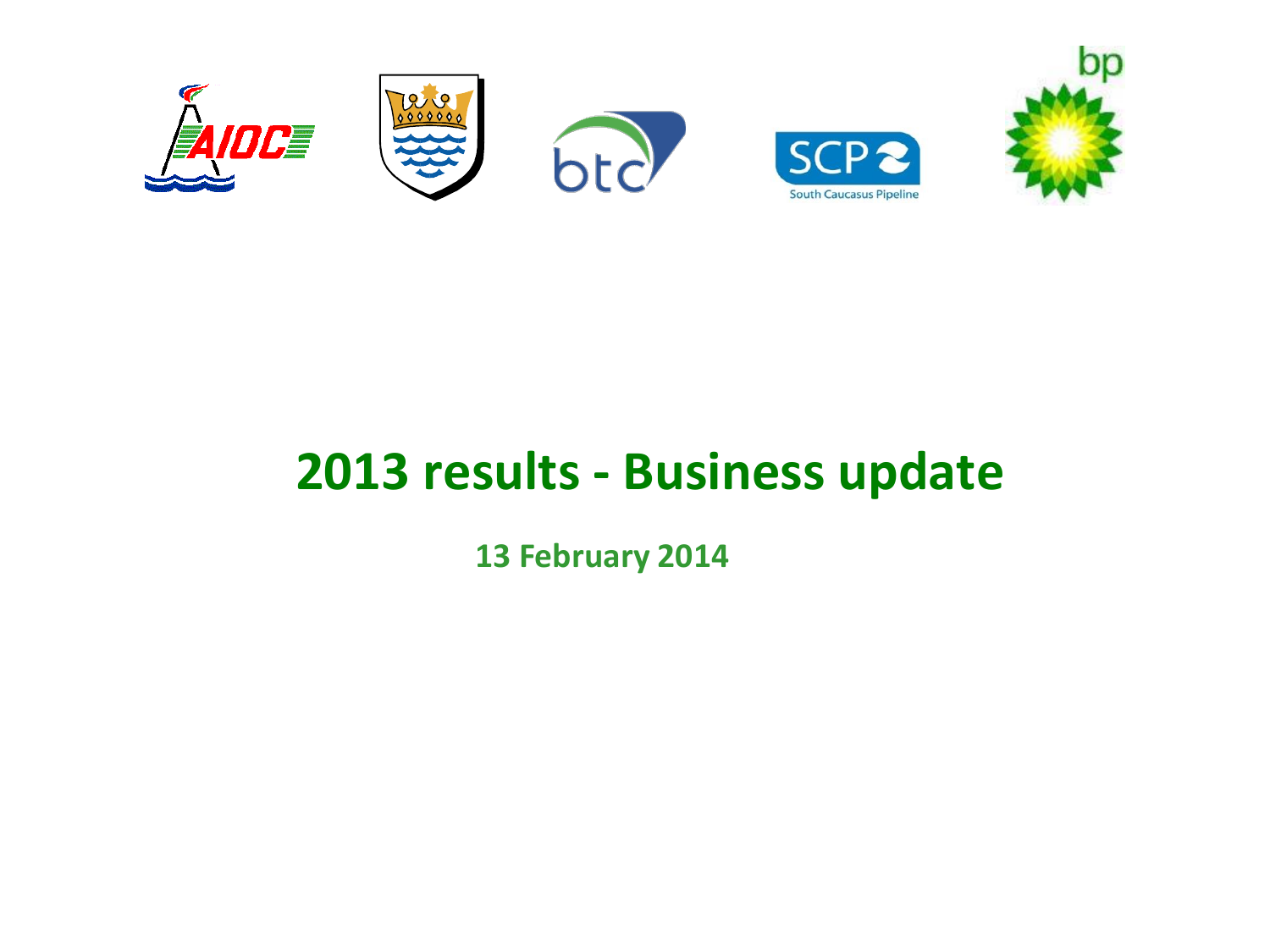### 2013 Performance results (actual)

#### **Production**

| $\bullet$   | <b>ACG</b> |                   |       |
|-------------|------------|-------------------|-------|
|             | -          | oil (mb/d)        | 655.4 |
|             |            | $-$ oil (mmte)    | 32.2  |
| $\bullet$   | <b>SD</b>  |                   |       |
|             |            | $-$ gas (bcm)     | 9.8   |
|             | н.         | condensate (mmte) | 2.48  |
| Opex (\$m)  |            |                   |       |
| $\bullet$   | <b>ACG</b> |                   | 772   |
| $\bullet$   | <b>SD</b>  |                   | 200   |
| Capex (\$m) |            |                   |       |
| $\bullet$   | <b>ACG</b> |                   | 2,833 |
| $\bullet$   | <b>BTC</b> |                   | 75    |
| $\bullet$   | <b>SD</b>  |                   | 1,700 |
| $\bullet$   | <b>SCP</b> |                   | 250   |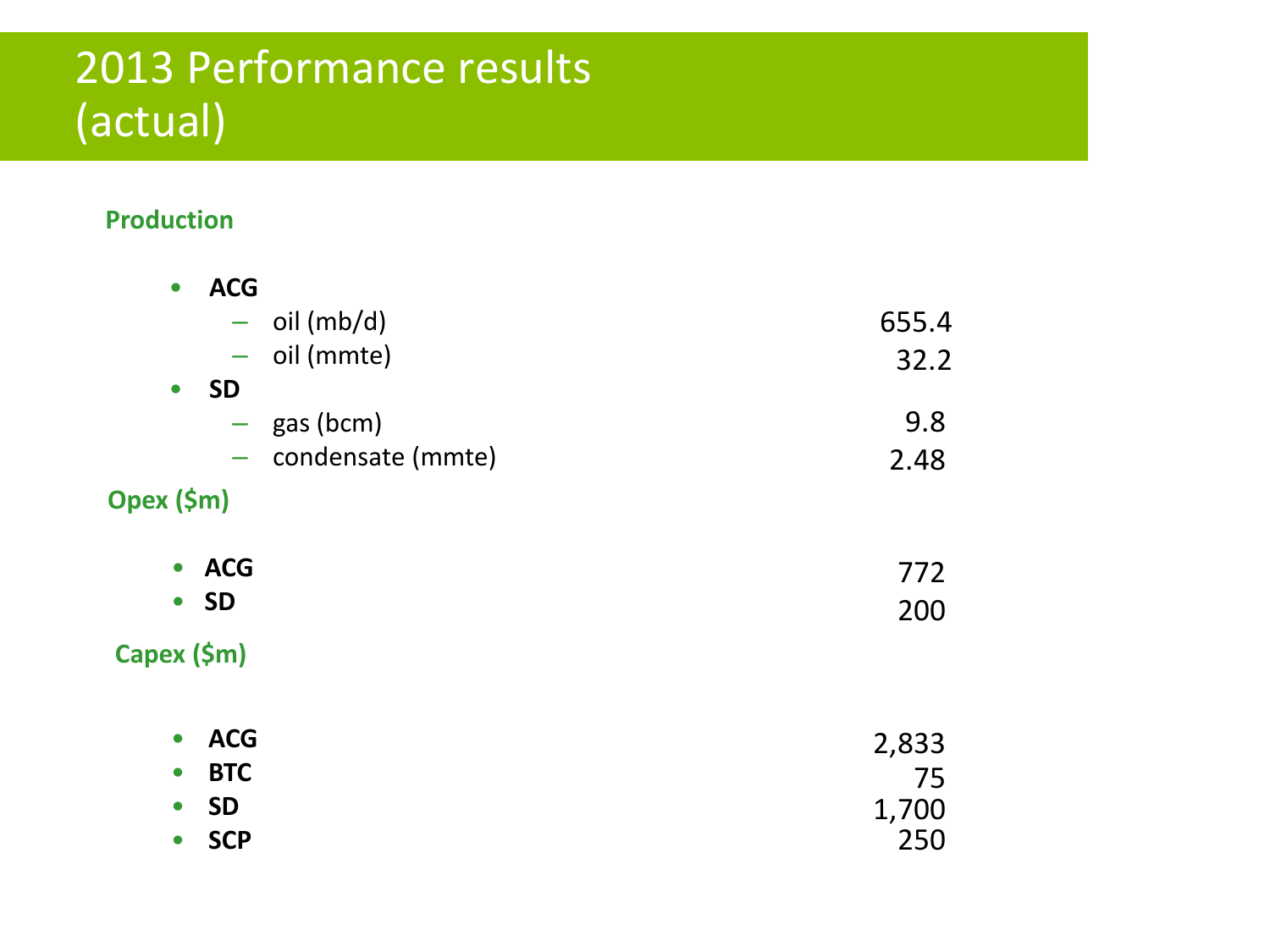## 2013 highlights

- ACG achieved a total of 2.3 billion barrels of oil production since first oil
- ACG delivered 12 oil producer wells, 1 gas injector and 3 water injector wells in 2013
- BTC loaded the 2,390th tanker at Ceyhan
- BTC carried a total of over 1.8 billion barrels of crude
- Shah Deniz has continued plateau production delivering a total of over 47 billion cubic metres (bcm) of gas and 12.6 million tonnes of condensate since start
- SD2 announced the selection of TAP as European export pipeline and concluded sales agreements for over 10 bcma of SD2 gas to Europe
- SD2 achieved the final investment decision to commence the execute phase
- SD2 awarded three main contracts for the execute phase
- COP project progressed safely and efficiently, First Oil achieved on 28 January 2014
- 'Shafag-Asiman' continued 3D seismic data processing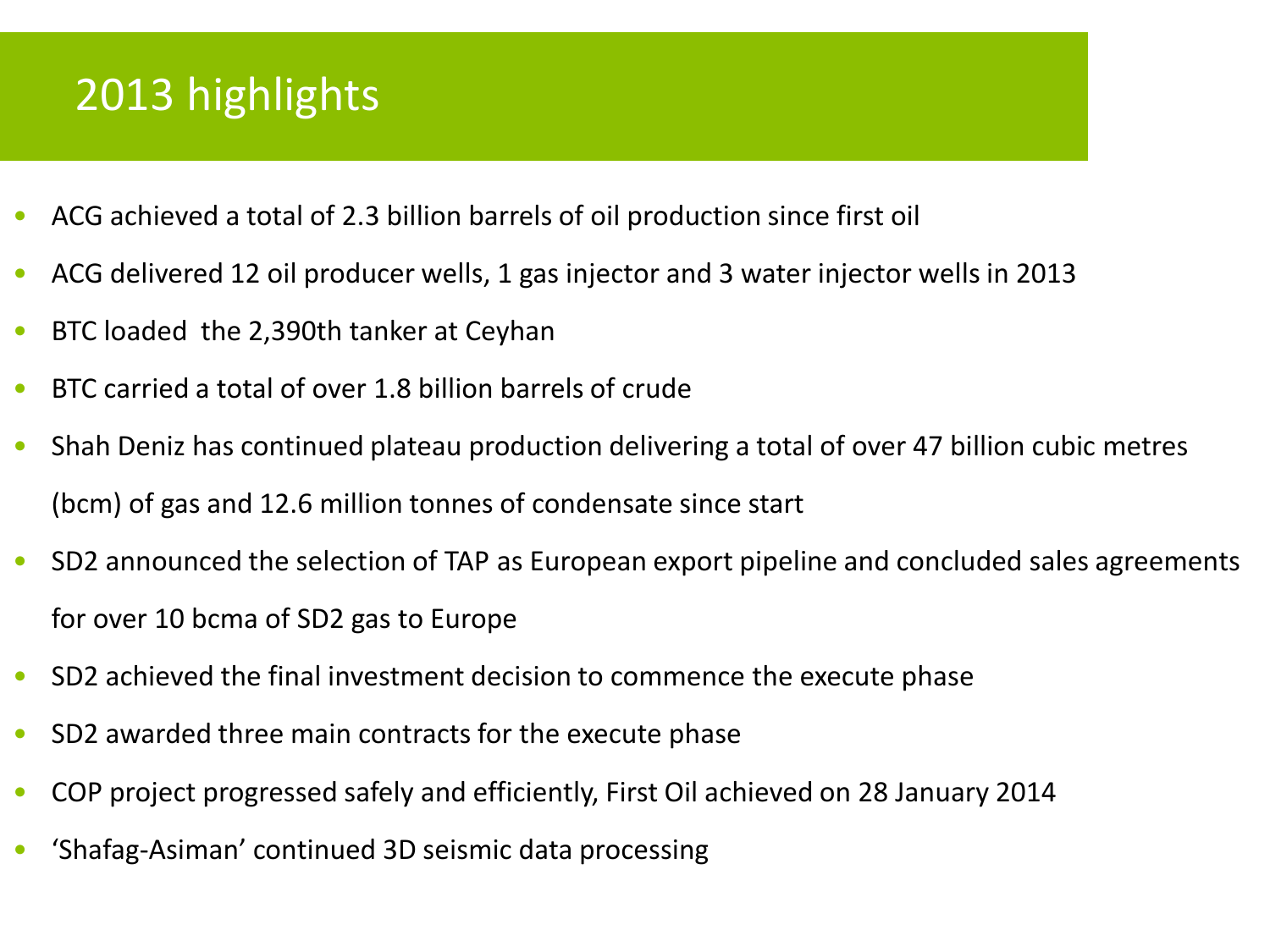### Shafag-Asiman exploration



#### **Shafag-Asiman:**

- Water depth: 600-800m.
- 60km from Shah Deniz; 145km from Sangachal terminal.
- Deep (7,000m) reservoirs.
- Expected very high subsurface pressures.

#### **Exploration:**

- 3D seismic acquisition conducted.
- Exploration well, timing of which to be determined by availability of infrastructure.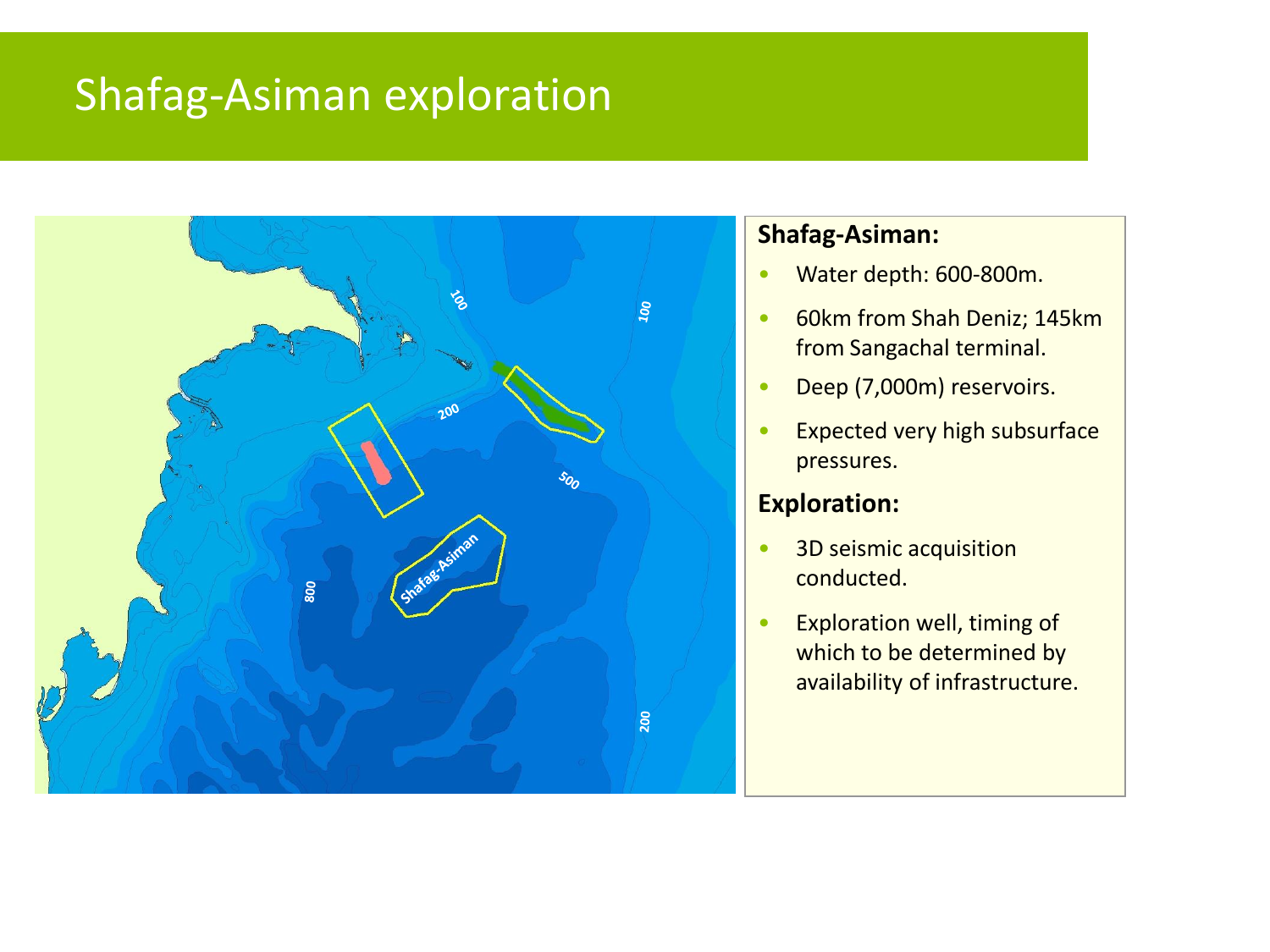### 2013 Local content and social initiatives

| <b>Local contractors/suppliers (AGT region)</b> | <b>Number</b> | <b>Spend</b><br>(5m) |               |
|-------------------------------------------------|---------------|----------------------|---------------|
| SMEs <sup>1</sup>                               | 403           | 835                  |               |
| <b>State-owned companies</b>                    | 38            | 175                  | 43% of third- |
| <b>JVs with local partners</b>                  | 13            | 533                  | party spend   |
| In-country spend with foreign suppliers         |               | 712                  |               |
| Total in-country spend                          |               | 2,255                |               |

**1 Also includes physical persons.**

| Social initiatives in Azerbaijan |  |
|----------------------------------|--|
| (\$m disbursed)                  |  |

| ACG             | 0.43 |
|-----------------|------|
| Shah Deniz 0.43 |      |
| <b>BTC/SCP</b>  | 0.87 |
| <b>BP100</b>    | 0.97 |
| <b>Total</b>    | 2.7  |



V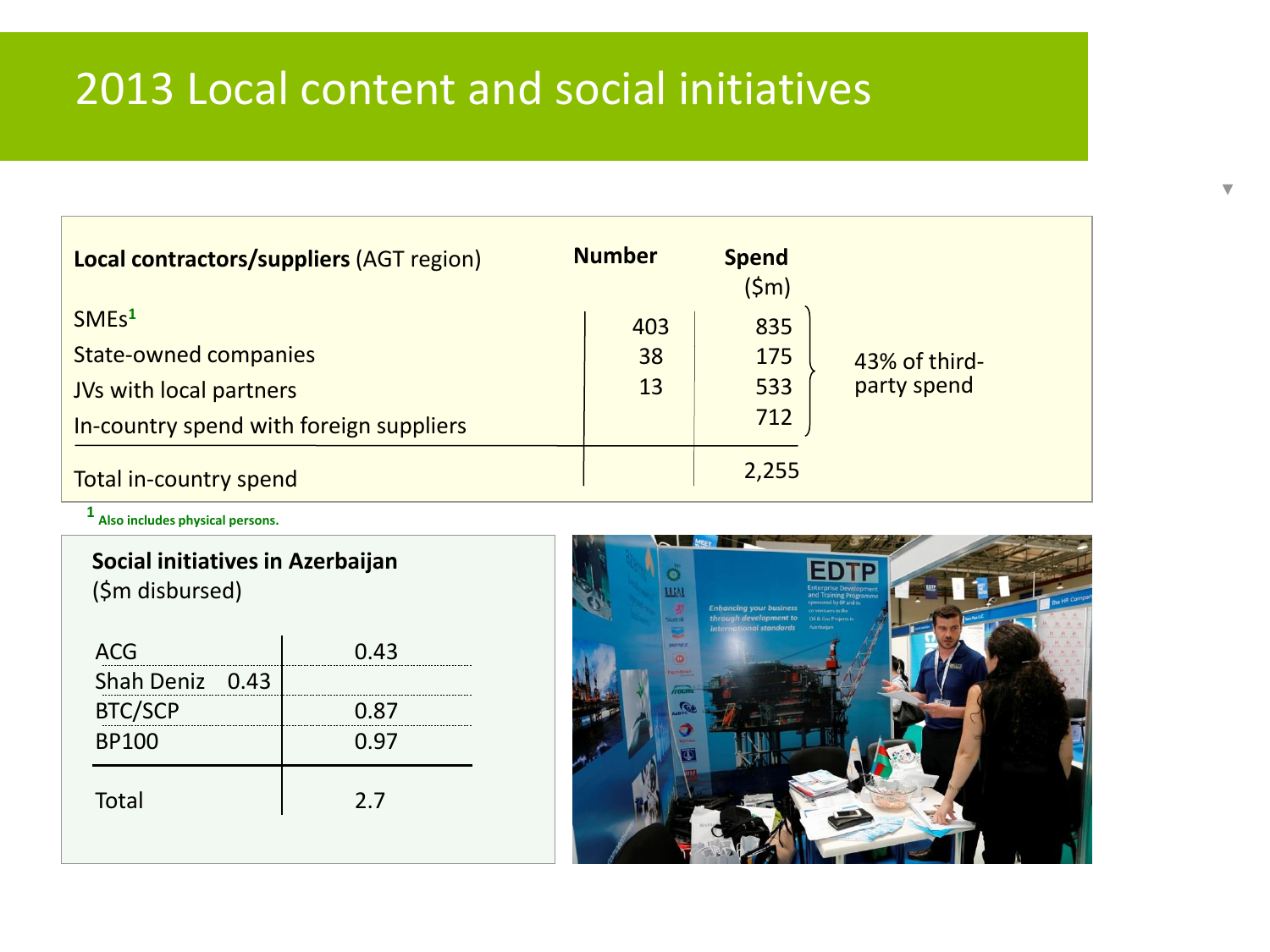### Employment of Azerbaijani nationals

- 2,835 Azerbaijanis directly employed by BP
- 85% of permanent professionals in Azerbaijan comprised of national employees





#### **Permanent professional employees in Azerbaijan (%)**